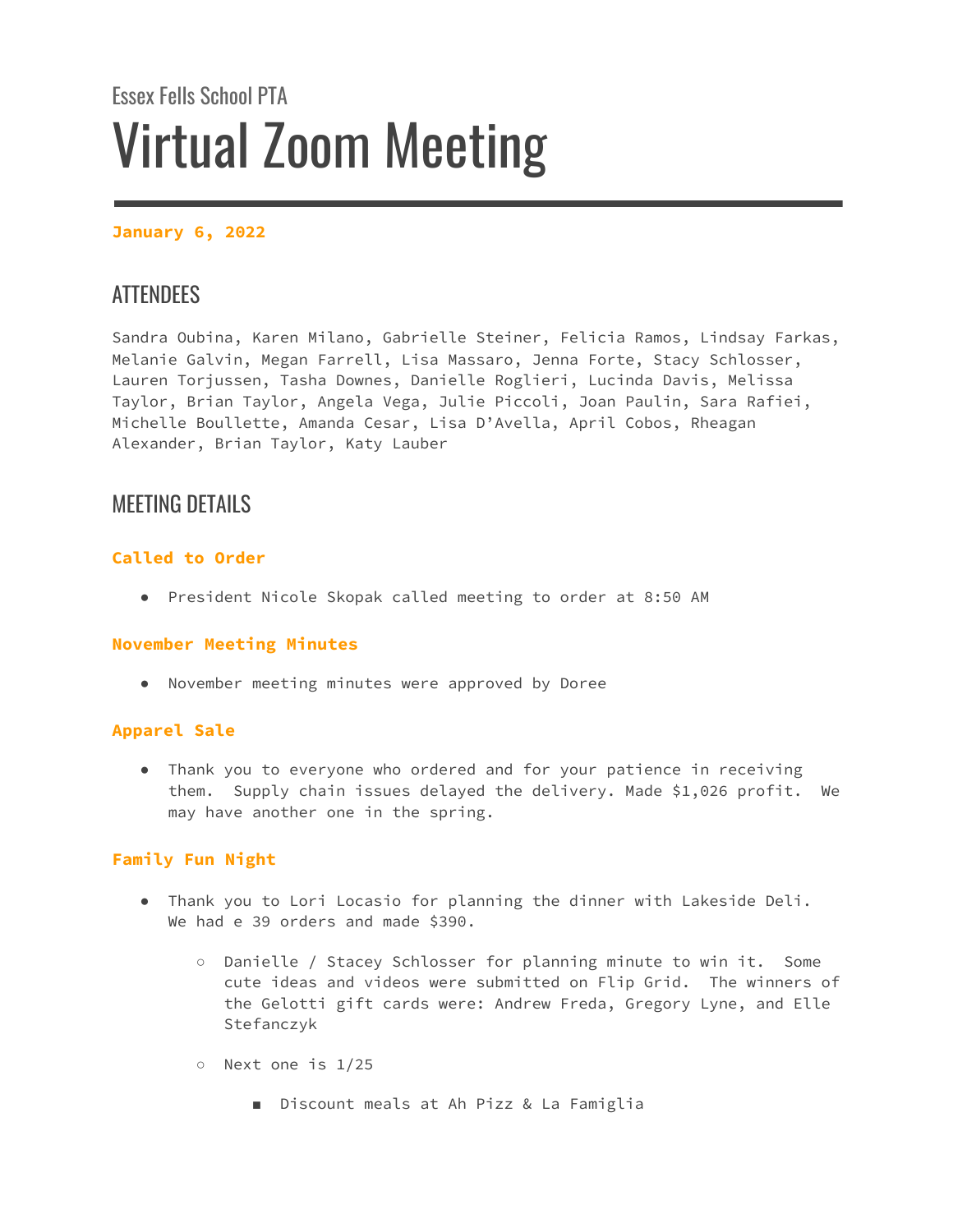#### **Black Friday Purse Raffle**

- Made \$1,600
- Winner was: Gemma Diaco thank you to everyone who bought raffle tickets.
	- Thank you to all who participated

### **Holiday Shop**

- Thank you to Catherine and Doree for organizing yet again and the volunteers: Nicolina Lattarulo, Belinda O'Donnell, Gabrielle Steiner, Sara Refei, Michelle Trapasso, Felicia Ramos, Lillie Tsang, Michelle Bilette, Melissa Slomenski. We were able to donate \$6,723 worth of items to the Family Intervention Services.
- Additional \$800 in cash-bought shop rite gift cards to give to families as well.

## **Holiday Gifts**

● Were given to all staff (TD Bank Gift Cards) and will be done so again in June.

### **Lunch Session**

- $\bullet$  Starts 1/31.
- Ordering available Monday  $1/10 1/24$ . Keep offerings the same to maintain price point.
	- Mondays will have option of salad or just meatballs.

### **Spring Fundraiser**

- Online, then spring mingle. April / May perhaps at an outdoor restaurant. Need donations!
	- Online auction April 3 7, close around 10PM

#### **Dr. Gadaleta's Report**

- Regarding the Board of Education Meeting
	- Over 90 people are in attendance
	- Swore in new board
	- Currently 40 students home
	- Roof Referendum